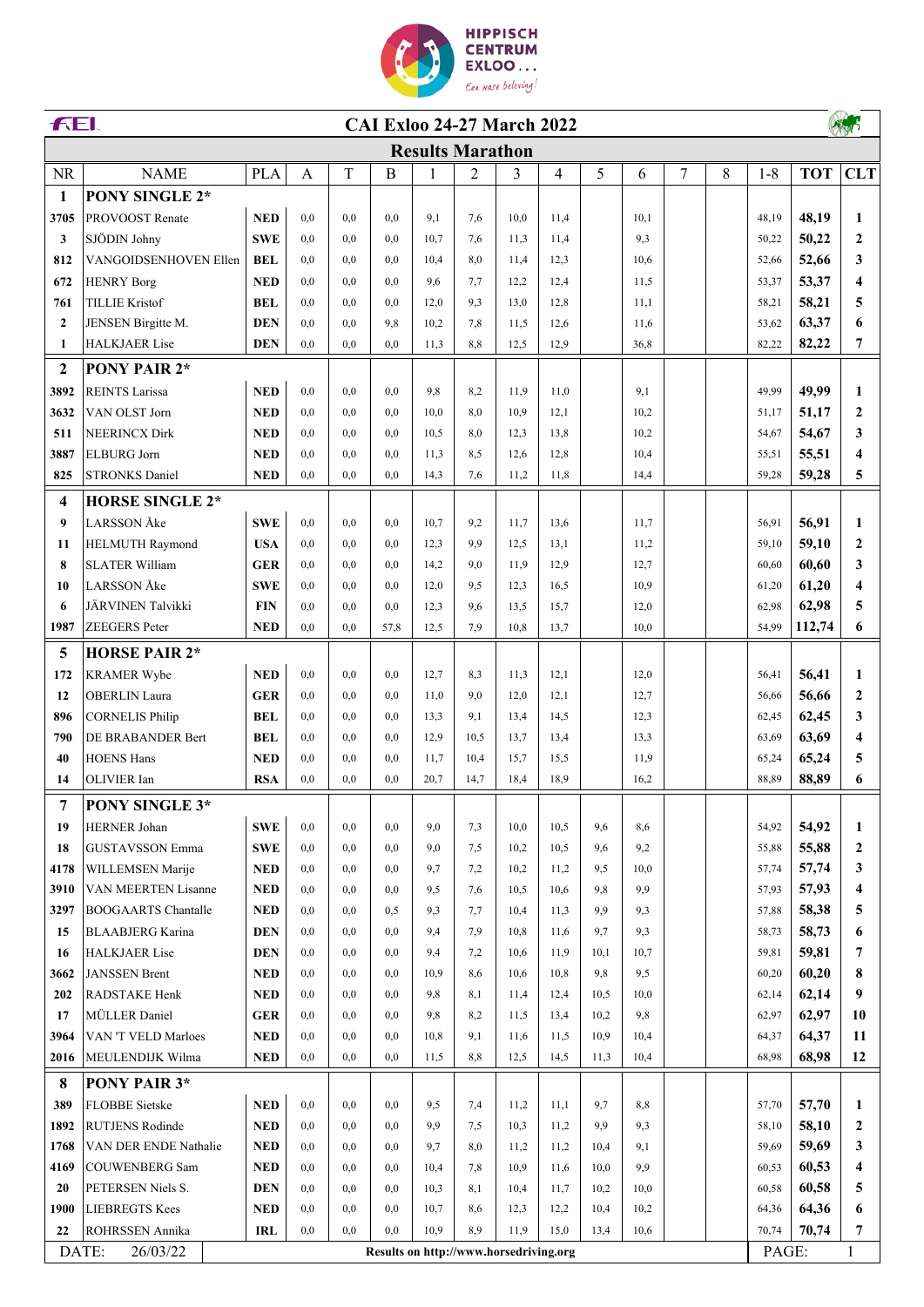

| FEI.<br><b>CAI Exloo 24-27 March 2022</b> |                                                             |            |     |     |      |                         |      |      |      |      |      |   |       |         |            |                         |
|-------------------------------------------|-------------------------------------------------------------|------------|-----|-----|------|-------------------------|------|------|------|------|------|---|-------|---------|------------|-------------------------|
|                                           |                                                             |            |     |     |      | <b>Results Marathon</b> |      |      |      |      |      |   |       |         |            |                         |
| <b>NR</b>                                 | <b>NAME</b>                                                 | <b>PLA</b> | А   | T   | B    | 1                       | 2    | 3    | 4    | 5    | 6    | 7 | 8     | $1 - 8$ | <b>TOT</b> | <b>CLT</b>              |
| 443                                       | <b>POTTIER Hughes</b>                                       | <b>BEL</b> | 0.0 | 0.0 | 0.0  | 11.8                    | 9,2  | 12,4 | 13,9 | 12,5 | 11,5 |   |       | 71,28   | 71,28      | 8                       |
| 23                                        | FROST Gunlög                                                | <b>SWE</b> | 0.0 | 0.0 | 0,0  | 11.5                    | 9.4  | 21,5 | 16,0 | 13,0 | 12,8 |   |       | 84,18   | 84,18      | 9                       |
| 9                                         | <b>PONY FOUR-IN-HAND 3*</b>                                 |            |     |     |      |                         |      |      |      |      |      |   |       |         |            |                         |
| 2133                                      | <b>LIMPENS Rene</b>                                         | <b>NED</b> | 0.0 | 0.0 | 0,0  | 10.4                    | 8,7  | 11.5 | 12,4 | 10,8 | 10.6 |   |       | 64,31   | 64,31      | 1                       |
| 1004                                      | HAMMINK Marijke                                             | <b>NED</b> | 0.0 | 0.0 | 2,8  | 10.1                    | 7.8  | 11.5 | 11,6 | 10.7 | 10.0 |   |       | 61,74   | 64,49      | $\mathbf{2}$            |
| 1732                                      | VAN DER HAM Joey                                            | <b>NED</b> | 0.0 | 0.0 | 0.0  | 10.6                    | 8,7  | 13,5 | 15,1 | 11.3 | 12,6 |   |       | 71,78   | 71,78      | 3                       |
| 3121                                      | BEEKHUISZEN Hendrik-Jan                                     | <b>NED</b> | 0.0 | 0.0 | 0.0  | 11.3                    | 8,7  | 12,4 | 13,2 | 13,9 | 13,1 |   |       | 72,60   | 72,60      | $\overline{\bf{4}}$     |
| 1678                                      | LEGEMAAT - VAN BEMMEL                                       | <b>NED</b> | 0.0 | 0.0 | 0.0  | 11.9                    | 9.3  | 17,7 | 13,8 | 11,5 | 11,0 |   |       | 75,14   | 75,14      | 5                       |
| 2025                                      | <b>BRANS</b> Manou                                          | <b>NED</b> | 0,0 | 0.0 | 0.0  | 14,9                    | 13,4 | 19,2 | 16,3 | 11,8 | 14,8 |   |       | 90,35   | 90,35      | 6                       |
| $\mathbf{A}$                              | <b>HORSE SINGLE 3*</b>                                      |            |     |     |      |                         |      |      |      |      |      |   |       |         |            |                         |
| 1461                                      | <b>KARELSE</b> Pieter                                       | <b>NED</b> | 0.0 | 0.0 | 0.0  | 9,3                     | 7.7  | 10,2 | 10,3 | 9,6  | 9,0  |   |       | 56,05   | 56,05      | 1                       |
| 1125                                      | PESTMAN Rudolf                                              | <b>NED</b> | 0.0 | 0,0 | 0,0  | 10,7                    | 7,7  | 10,2 | 11,6 | 9.9  | 9,2  |   |       | 59,19   | 59,19      | $\overline{2}$          |
| 21                                        | <b>SIEBERS</b> Saskia                                       | <b>NED</b> | 0.0 | 0,0 | 0.0  | 9,5                     | 7,0  | 11,3 | 11,1 | 10,0 | 10,4 |   |       | 59,26   | 59,26      | 3                       |
| 1907                                      | <b>HOUTERMAN Eline</b>                                      | <b>NED</b> | 0.0 | 0.0 | 0,0  | 11,4                    | 7,3  | 10,4 | 11,5 | 9,9  | 8,9  |   |       | 59,29   | 59,29      | $\overline{4}$          |
| 602                                       | PROVOOST Christiaan                                         | <b>NED</b> | 0,0 | 0,0 | 0,0  | 10,1                    | 7,6  | 10,8 | 11,7 | 10,1 | 9,8  |   |       | 60,11   | 60,11      | 5                       |
| 1469                                      | VAN DER HORST Jaap                                          | <b>NED</b> | 0,0 | 0,0 | 0,0  | 10,1                    | 7,2  | 10,6 | 11,6 | 11,0 | 9,8  |   |       | 60,26   | 60,26      | 6                       |
| 25                                        | FRID Helle Jespersen                                        | <b>DEN</b> | 0,0 | 0,0 | 0,0  | 9,9                     | 8,4  | 11,2 | 11,7 | 10,2 | 9,2  |   |       | 60,46   | 60,46      | $\overline{7}$          |
| 364                                       | <b>BRYNAERT</b> Pieter-Jan                                  | <b>BEL</b> | 0.0 | 0.0 | 0.0  | 10,3                    | 7.5  | 11,4 | 11,5 | 10,5 | 9,9  |   |       | 61,02   | 61,02      | 8                       |
| 34                                        | <b>KANDEL Nicolas</b>                                       | <b>LUX</b> | 0.0 | 0.0 | 0,0  | 11,0                    | 8,0  | 11,1 | 11,2 | 10,0 | 9.9  |   |       | 61,10   | 61,10      | 9                       |
| 24                                        | <b>BLAABJERG Karina</b>                                     | <b>DEN</b> | 0.0 | 0,0 | 0,0  | 10.0                    | 7,9  | 10,9 | 12,4 | 10,2 | 9,9  |   |       | 61,33   | 61,33      | 10                      |
| 878                                       | DE RONDE Piet                                               | <b>NED</b> | 0.0 | 0,0 | 0,0  | 10,7                    | 8,3  | 10,8 | 11,1 | 11,2 | 10,1 |   |       | 62,25   | 62,25      | 11                      |
| 44                                        | <b>SCHULTE Patrick</b>                                      | <b>GER</b> | 0.0 | 0.0 | 0,0  | 10,5                    | 7,2  | 10,9 | 13,3 | 10,7 | 10,1 |   |       | 62,62   | 62,62      | 12                      |
| 665                                       | VAN BECKHOVEN Dirk                                          | <b>NED</b> | 0.0 | 0,0 | 0,0  | 10,3                    | 7,9  | 11,3 | 11,6 | 11,2 | 10,8 |   |       | 63,21   | 63,21      | 13                      |
| 28                                        | <b>DESCHAMPS Clement</b>                                    | <b>FRA</b> | 0,0 | 0,0 | 0,0  | 10,2                    | 8,0  | 11,5 | 12,6 | 10,9 | 10,2 |   |       | 63,39   | 63,39      | 14                      |
| 1927                                      | VAN DER SNOEK Elke                                          | <b>NED</b> | 0,0 | 0,0 | 0,0  | 10,3                    | 8,6  | 11,4 | 12,2 | 11,0 | 10,1 |   |       | 63,60   | 63,60      | 15                      |
| 27                                        | JÄRVINEN Talvikki                                           | <b>FIN</b> | 0.0 | 0.0 | 0,0  | 9,6                     | 10,8 | 11,3 | 12,0 | 10,5 | 10,0 |   |       | 64,15   | 64,15      | 16                      |
| 29                                        | <b>DESCHAMPS Clement</b>                                    | <b>FRA</b> | 0.0 | 0,0 | 0,0  | 9,5                     | 8,0  | 14,2 | 11,6 | 9,7  | 11,4 |   |       | 64,26   | 64,26      | 17                      |
| 32                                        | <b>LANNIG</b> Andreas                                       | <b>GER</b> | 0.0 | 0.0 | 0,0  | 9.8                     | 9,5  | 11,2 | 12,5 | 10,1 | 11,9 |   |       | 64,94   | 64,94      | 18                      |
| 3626                                      | <b>COOLEN</b> Sophie                                        | <b>NED</b> | 0.0 | 0,0 | 0.0  | 10,5                    | 8,0  | 11,8 | 12,6 | 10,5 | 12,3 |   |       | 65,55   | 65,55      | 19                      |
| 36                                        | <b>OLSSON</b> Emma                                          | <b>SWE</b> | 0,0 | 0,0 | 0,0  | 10,1                    | 10,2 | 12,7 | 12,4 | 10,8 | 10,6 |   |       | 66,64   | 66,64      | 20                      |
| 26                                        | JENSEN Alis Søgaard                                         | <b>DEN</b> | 0,0 | 0,0 | 0,0  | 10,8                    | 8,0  | 12,4 | 12,9 | 11,5 | 11,3 |   |       | 66,84   | 66,84      | 21                      |
| 33                                        | <b>KANDEL Nicolas</b>                                       | <b>LUX</b> | 0,0 | 0,0 | 0,0  | 11,9                    | 8,8  | 11,8 | 13,2 | 11,2 | 10,3 |   |       | 67,11   | 67,11      | 22                      |
| 30                                        | <b>BRADFORD Harriet</b>                                     | <b>GBR</b> | 0,0 | 0,0 | 0,0  | 11,0                    | 8,7  | 13,3 | 12,9 | 11,2 | 10,7 |   |       | 67,73   | 67,73      | 23                      |
| 449                                       | DE KIMPE Esther                                             | <b>BEL</b> | 0,0 | 0.0 | 0,0  | 12,5                    | 8,6  | 11,7 | 12,6 | 11,3 | 11,3 |   |       | 68,03   | 68,03      | 24                      |
| 1261                                      | VELDBOOM - BULTEN Jean                                      | <b>NED</b> | 0,0 | 0,0 | 0,0  | 10,8                    | 11,4 | 12,1 | 13,4 | 11,1 | 10,9 |   |       | 69,70   | 69,70      | 25                      |
| 1628                                      | <b>GOMMERS Joop</b>                                         | <b>NED</b> | 0,0 | 0,0 | 0,0  | 10,2                    | 8,2  | 14,5 | 16,0 | 11,4 | 10,6 |   |       | 70,87   | 70,87      | 26                      |
| 679                                       | <b>LEJEUNE</b> Etienne                                      | <b>BEL</b> | 0,0 | 0,0 | 12,0 | 10,2                    | 8,0  | 11,8 | 12,9 | 10,8 | 9,8  |   |       | 63,49   | 75,49      | 27                      |
| 35                                        | VELDBOOM - BULTEN Jean                                      | <b>NED</b> | 0,0 | 0,0 | 0,0  | 12,0                    | 10,2 | 13,1 | 13,5 | 15,3 | 12,7 |   |       | 76,70   | 76,70      | 28                      |
| 629                                       | VAN DEN BOSCH Berry                                         | <b>NED</b> | 0,0 | 0,0 | 0,0  | 9,6                     | 6,8  | 11,1 | 11,4 | 10,1 | 32,3 |   |       | 81,33   | 81,33      | 29                      |
| B                                         | <b>HORSE PAIR 3*</b>                                        |            |     |     |      |                         |      |      |      |      |      |   |       |         |            |                         |
| 1689                                      | ZAAYER Annegreet                                            | <b>NED</b> | 0,0 | 0,0 | 0,0  | 12,4                    | 8,2  | 11,9 | 12,1 | 11,5 | 11,4 |   |       | 67,47   | 67,47      | 1                       |
| 37                                        | <b>HEYLEN Wim</b>                                           | <b>BEL</b> | 0,0 | 0,0 | 0,0  | 11,4                    | 8,6  | 12,3 | 12,9 | 11,3 | 14,2 |   |       | 70,75   | 70,75      | $\overline{2}$          |
| 41                                        | <b>MARX</b> Lancelot                                        | <b>SUI</b> | 0.0 | 0.0 | 0,0  | 11,6                    | 9,1  | 11,8 | 15,7 | 11,7 | 11,6 |   |       | 71,45   | 71,45      | 3                       |
| 509                                       | <b>OOSTERLIJNCK Ruben</b>                                   | <b>BEL</b> | 0,0 | 0.0 | 0,0  | 13,8                    | 9.9  | 16,1 | 14,7 | 12,6 | 12,9 |   |       | 80,00   | 80,00      | $\overline{\mathbf{4}}$ |
| 38                                        | CEI Ugo                                                     | <b>ITA</b> | 0,0 | 0.0 | 0,0  | 12,6                    | 10,6 | 14,5 | 16,5 | 15,1 | 15,0 |   |       | 84,26   | 84,26      | 5                       |
| 485                                       | <b>CORSTEN Jos</b>                                          | <b>NED</b> | 0,0 | 0,0 | 0,0  | 15,2                    | 10,9 | 15,8 | 16,8 | 14,3 | 13,6 |   |       | 86,60   | 86,60      | 6                       |
| 39                                        | <b>THEISEN Marc</b>                                         | <b>LUX</b> | 0,0 | 0.0 | 0.0  | 16,2                    | 11,6 | 16,5 | 16,3 | 13,4 | 15,2 |   |       | 89,26   | 89,26      | 7                       |
| 534                                       | VERSTAPPEN Harrie                                           | <b>NED</b> | 0,0 | 0,0 | 0,0  | 11,3                    | 9,1  |      |      |      |      |   |       |         |            | RE                      |
| $\mathbf C$                               | <b>HORSE FOUR-IN-HAND 3*</b>                                |            |     |     |      |                         |      |      |      |      |      |   |       |         |            |                         |
|                                           | DATE:<br>26/03/22<br>Results on http://www.horsedriving.org |            |     |     |      |                         |      |      |      |      |      |   | PAGE: |         |            |                         |